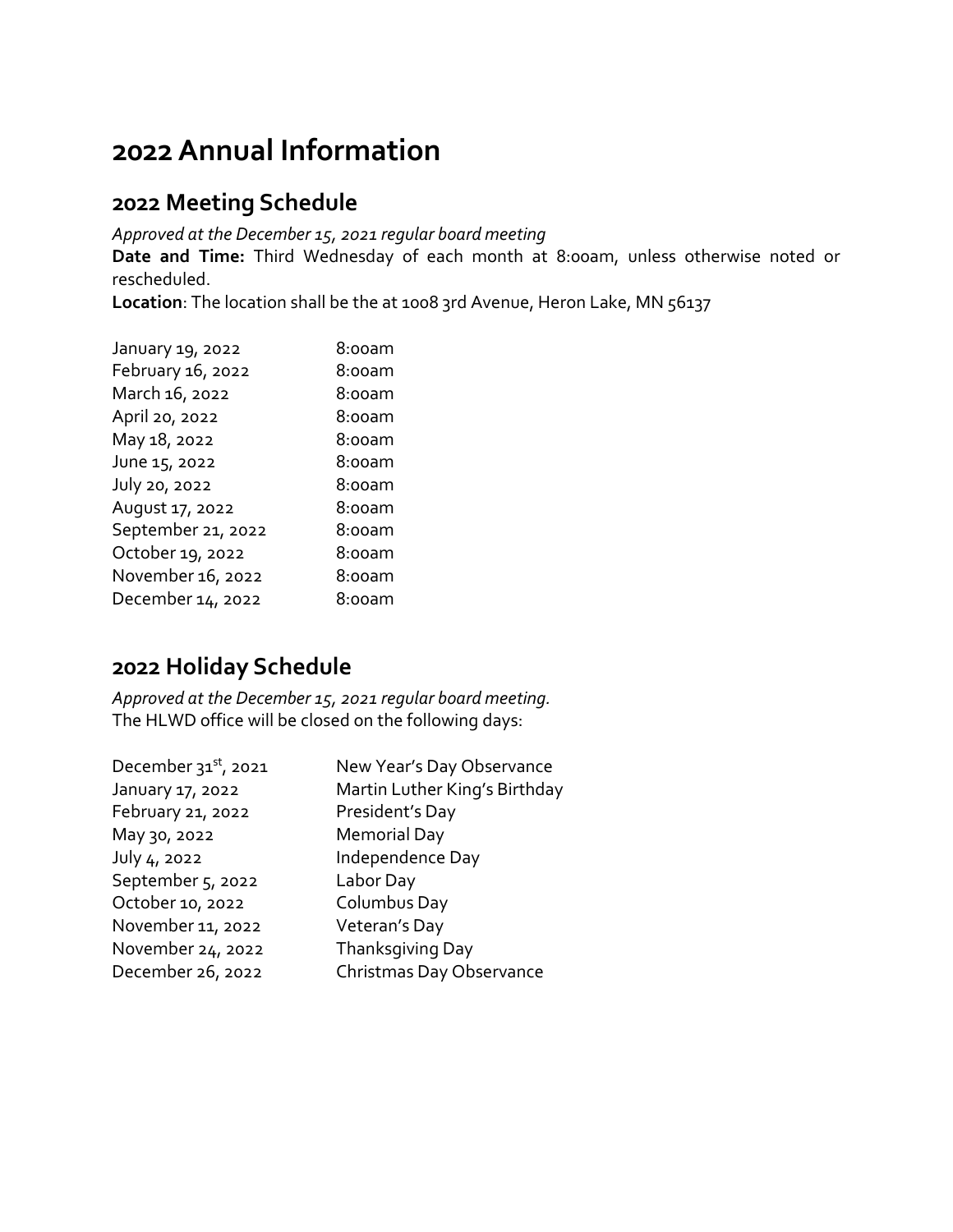#### **Manager Compensation**

| Category                  | <b>Compensation Amount</b>                    |
|---------------------------|-----------------------------------------------|
| Per day limit             | \$75.00                                       |
| <b>Regular Meetings</b>   | \$75.00                                       |
| <b>Special Meetings</b>   | \$75.00                                       |
| <b>Committee Meetings</b> | \$75.00                                       |
| Per hour basis            | \$12.00 per hour                              |
| Mileage rate              | Match Internal Revenue Service allowable rate |
|                           | (\$0.59/mile as of 01/01/2022)                |

#### **Official Newspaper**

Tri County News, 931 2nd Avenue, Heron Lake, MN 56137

#### **Data Practices Compliance Officer**

Loretta Halbur, HLWD Office Manager

## **Legal Counsel**

Louis Smith – Smith Partners, PLLP – Drainage Law Address: 250 Marquette Avenue South, Suite 250, Minneapolis, MN 55401 Phone: 612-344-1400 Ann Goering – Ratwick, Roszak & Maloney, P.A. – Human Resources Address: 444 Cedar St., Suite 2100 | St. Paul, MN 55101

Phone: 612.339.0060

#### **Depositories**

| <b>Depository</b>                     | <b>Address</b>              | <b>Town</b>    |
|---------------------------------------|-----------------------------|----------------|
| <b>First National Bank</b>            | 406 Main Street             | Lakefield, MN  |
| <b>Lakefield Savings Bank</b>         | 313 Main Street             | Lakefield, MN  |
| <b>Bank of the West</b>               | 204 Main Street             | Lakefield, MN  |
| <b>Currie State Bank</b>              | 117 S. Minnesota Avenue     | Okabena, MN    |
| <b>First National Bank</b>            | 109 N. St. Paul Avenue      | Fulda, MN      |
| <b>Fulda Area Credit Union</b>        | 205 N. St. Paul Avenue      | Fulda, MN      |
| <b>Security State Bank</b>            | 274 10 <sup>th</sup> Street | Heron Lake, MN |
| <b>United Prairie Bank</b>            | 3234th Avenue               | Wilmont, MN    |
| <b>Rolling Hills Bank &amp; Trust</b> | 224 10 <sup>th</sup> Street | Brewster, MN   |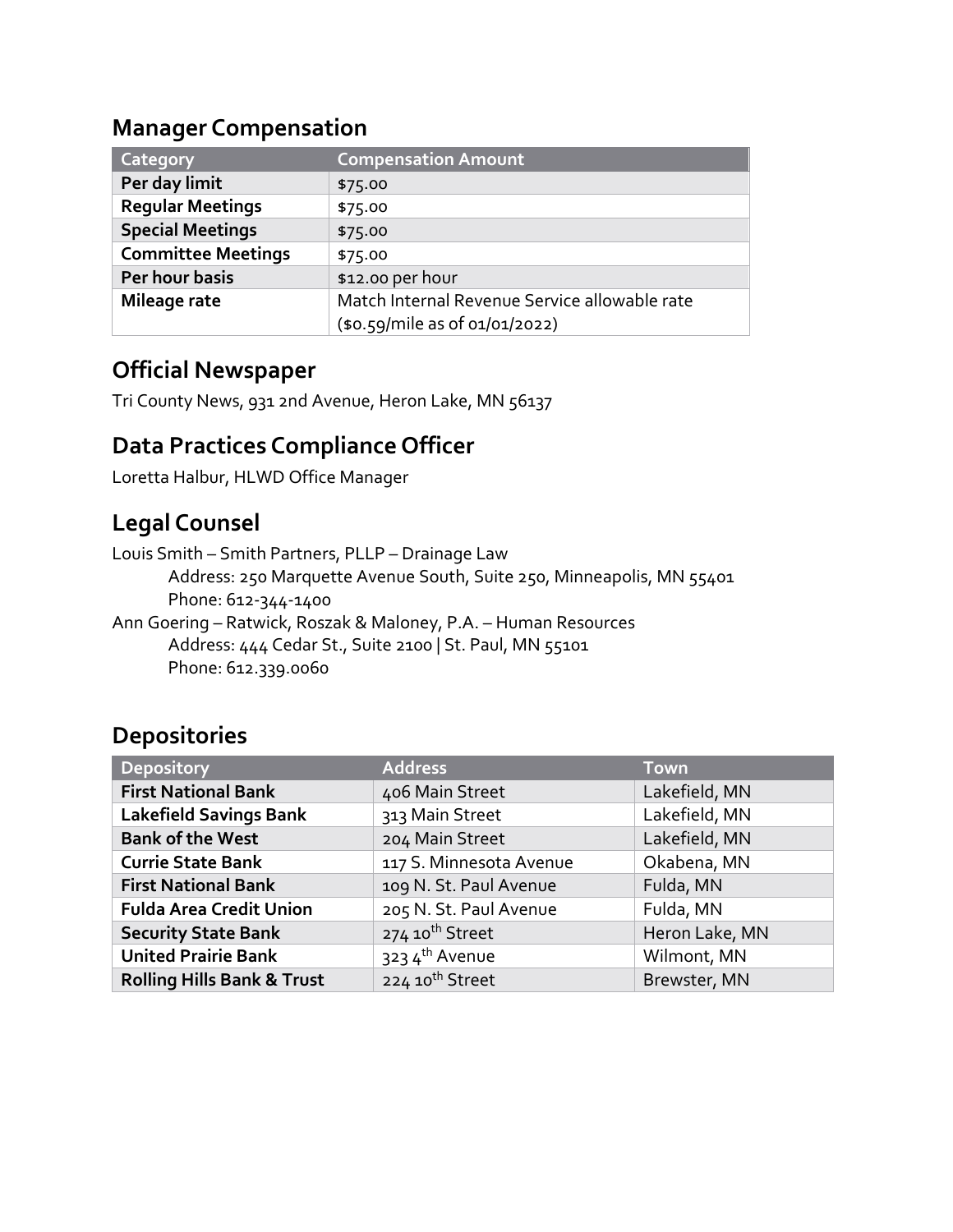## **Annual Audit**

*From February 19, 2020 Minutes;*

*Mark Bartosh made a motion to approve Danielle L. Berg, Ltd. as the audit firm for 2020, 2021, and 2022 at a cost of \$5,100 per year. Harvey Kruger seconded this…Motion carried unanimously.*

## **Grant Authorization**

From January 19<sup>th</sup> 2022 Minutes:

*Motion that grant authorization is a board decision by Bartosh. Seconded by Lubben. Passed unanimously.* 

## **Heron Lake Watershed District Policies**

From January 19<sup>th</sup> 2022 Minutes:

*Motion that the HLWD policies remain the same by Lubben. Seconded by Freking. Passed unanimously.*

## **Meeting Notification List**

From January 19<sup>th</sup> 2022 Minutes:

*Motion that the meeting notification list expires annually and parties interested in remaining on the list or being on the list request to be on the list by Rasche. Seconded by Lubben. Passed unanimously.* 

## **Annual Work Plan & Budget**

*See accompanying document*

## **Order Appointing Advisory Committee Members**

*See accompanying Order.*